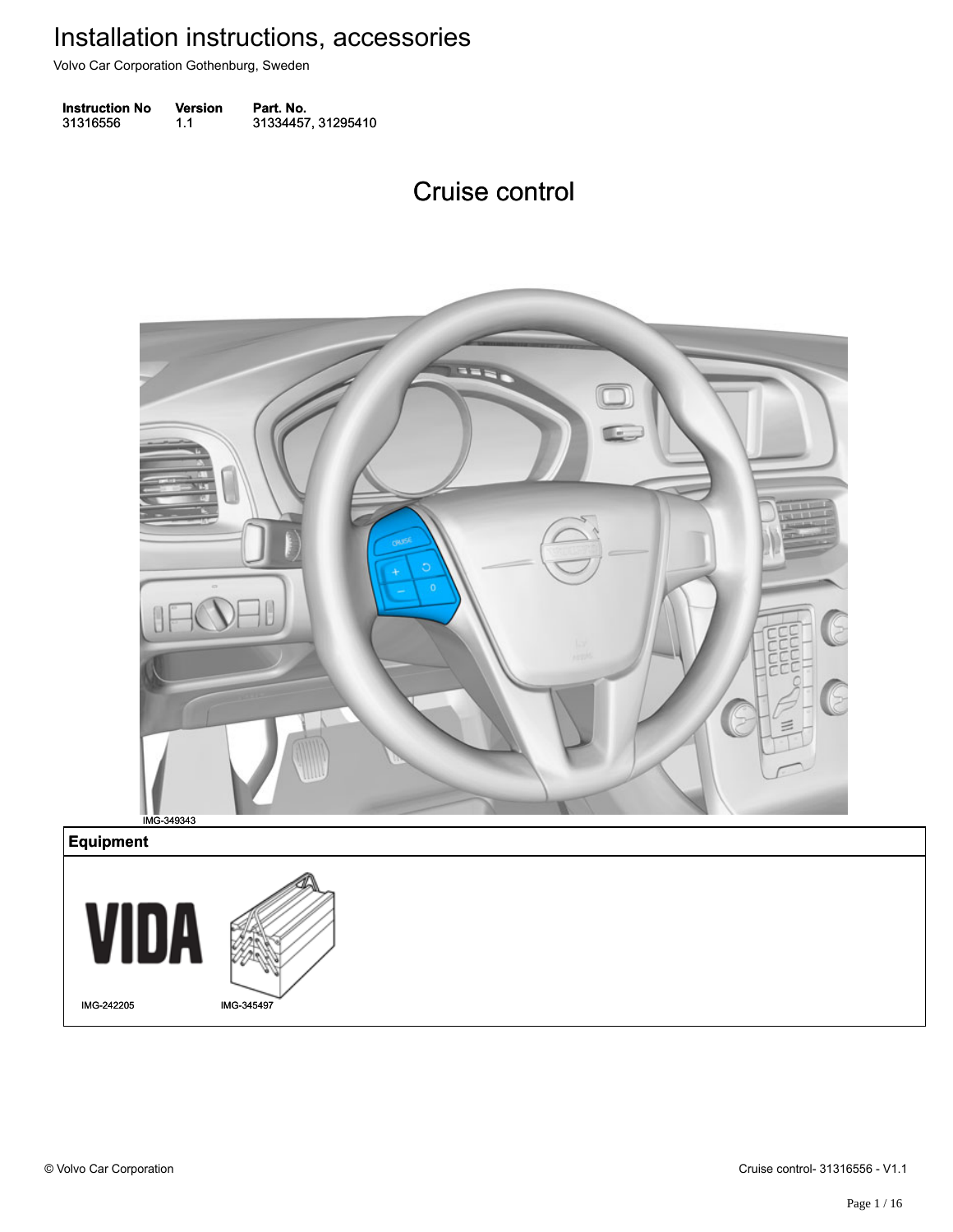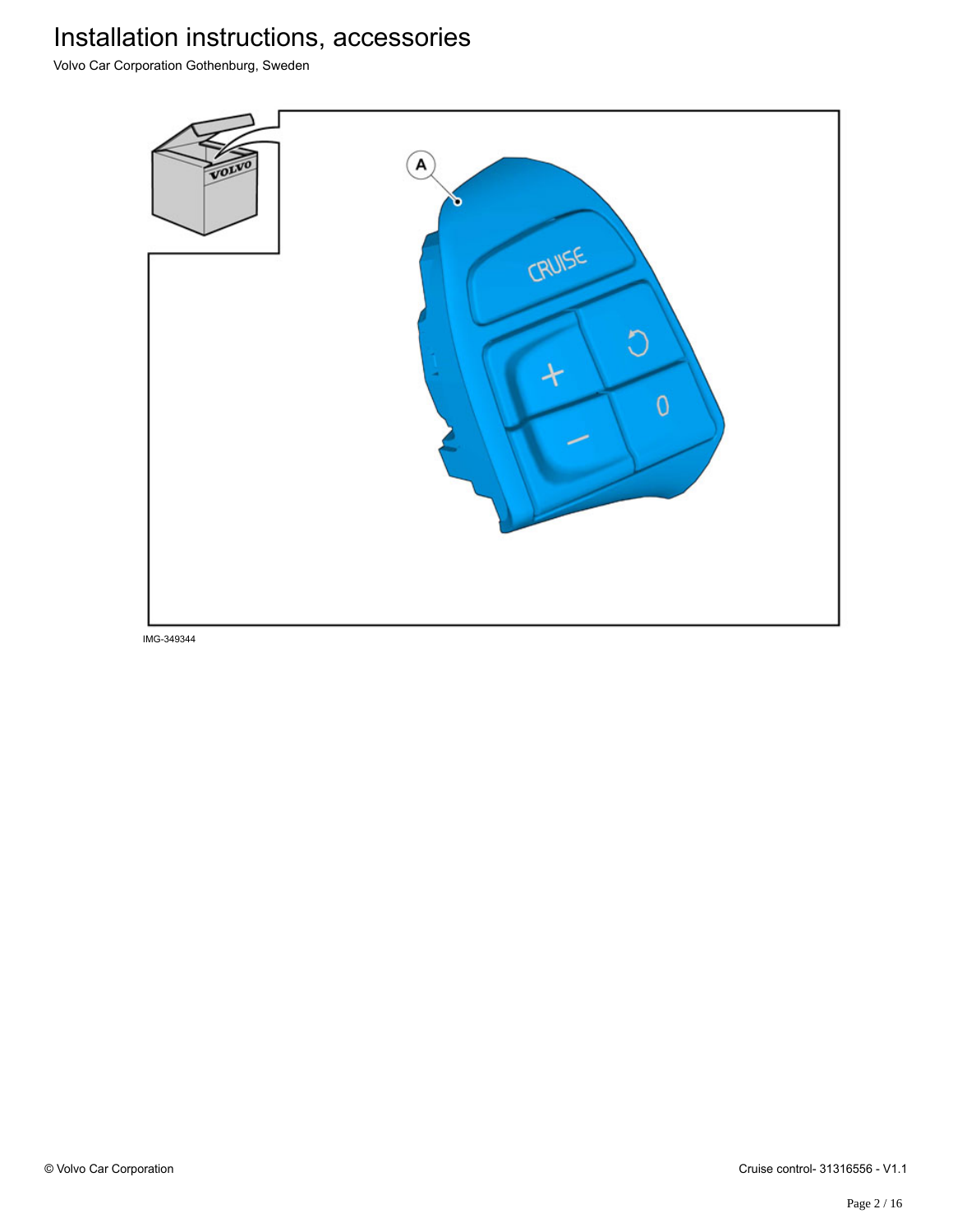|                | Information                                                                                                                                                        |
|----------------|--------------------------------------------------------------------------------------------------------------------------------------------------------------------|
|                | Read through all of the instructions before starting installation.                                                                                                 |
|                | Notifications and warning texts are for your safety and to<br>minimise the risk of something breaking during installation.                                         |
|                | Ensure that all tools stated in the instructions are available<br>before starting installation.                                                                    |
|                | Certain steps in the instructions are only presented in the form of<br>images. Explanatory text is also given for more complicated<br>steps.                       |
|                | In the event of any problems with the instructions or the<br>accessory, contact your local Volvo dealer.                                                           |
|                | <b>Color symbols</b>                                                                                                                                               |
| $\overline{2}$ |                                                                                                                                                                    |
| $\mathbf{3}$   | Note!<br>This colour chart displays (in colour print and electronic<br>version) the importance of the different colours used in the<br>images of the method steps. |
|                | 1. Used for focused component, the component with<br>which you will do something.                                                                                  |
|                | 2. Used as extra colors when you need to show or<br>differentiate additional parts.                                                                                |
|                | 3. Used for attachments that are to be removed/installed.<br>May be screws, clips, connectors, etc.                                                                |
|                | 4. Used when the component is not fully removed from<br>the vehicle but only hung to the side.                                                                     |
|                | 5. Used for standard tools and special tools.                                                                                                                      |
| IMG-363036     | 6. Used as background color for vehicle components.                                                                                                                |
|                | Removal                                                                                                                                                            |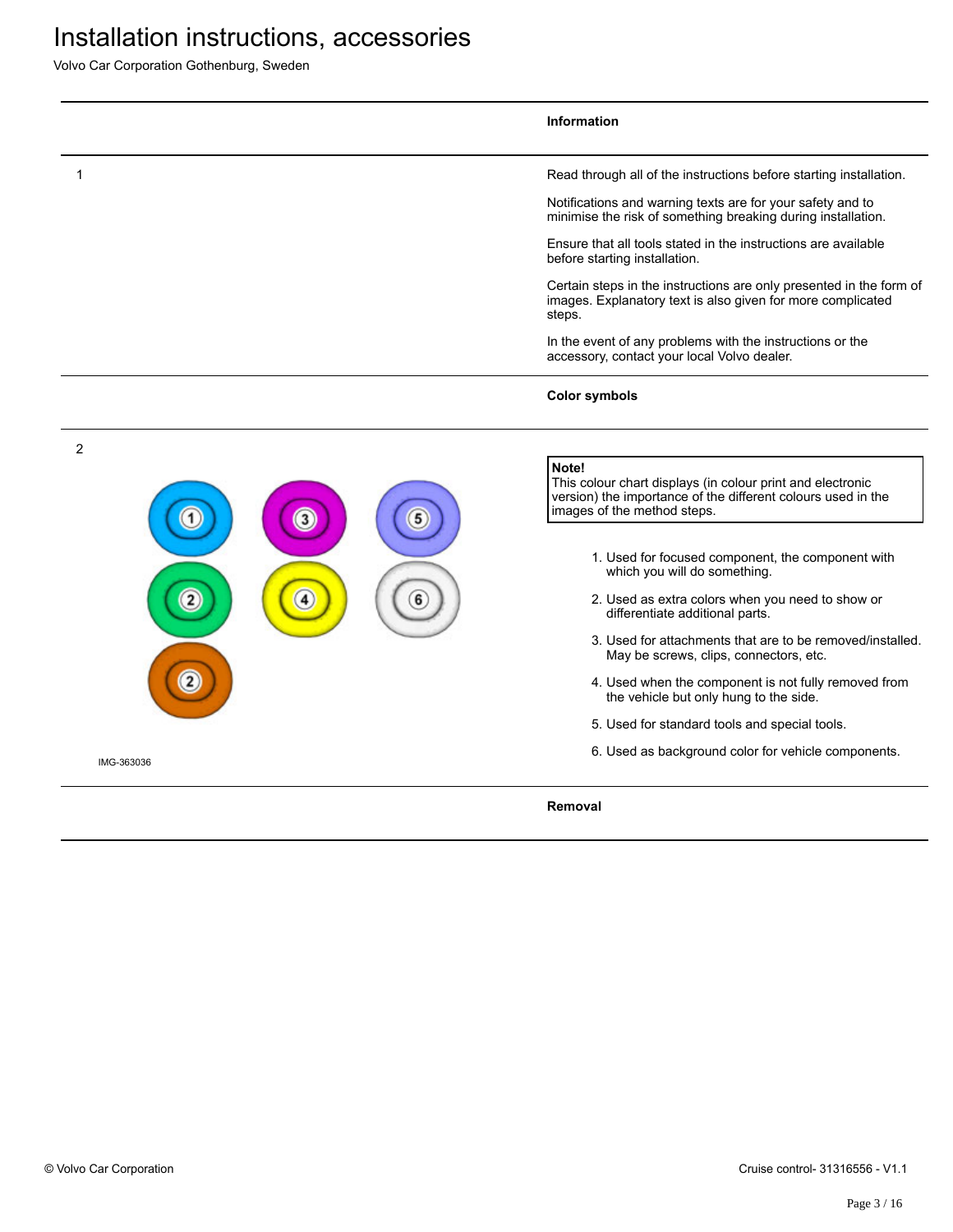Volvo Car Corporation Gothenburg, Sweden



#### **Warning!**

The supplemental restraint system (SRS) is active for a certain length of time after the power supply has been disconnected. Wait for a minimum of 30 seconds before disconnecting or removing any SRS components.

- 1. Turn on the ignition.
- 2. Remove the battery's negative cable.

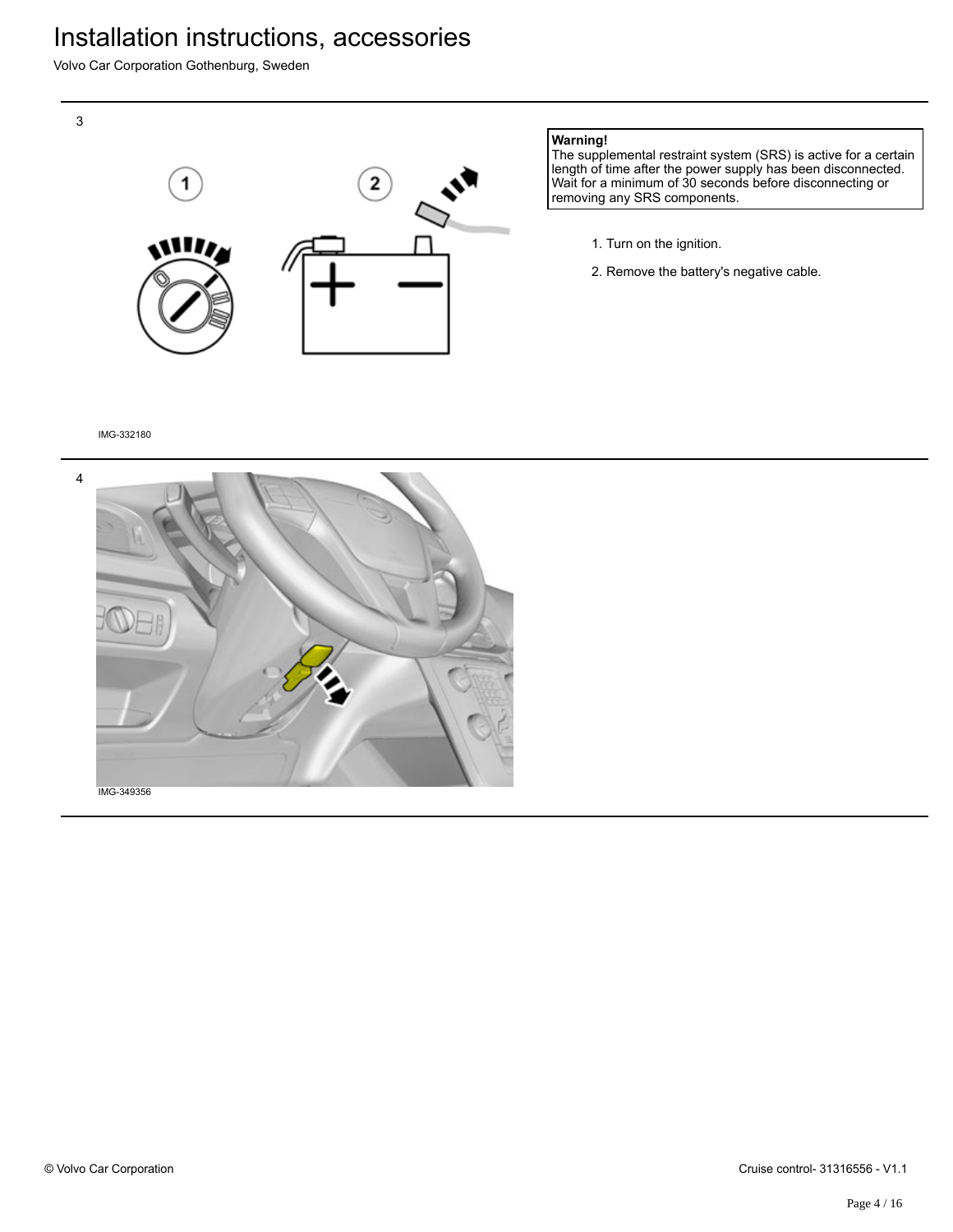Volvo Car Corporation Gothenburg, Sweden





Detach the panel.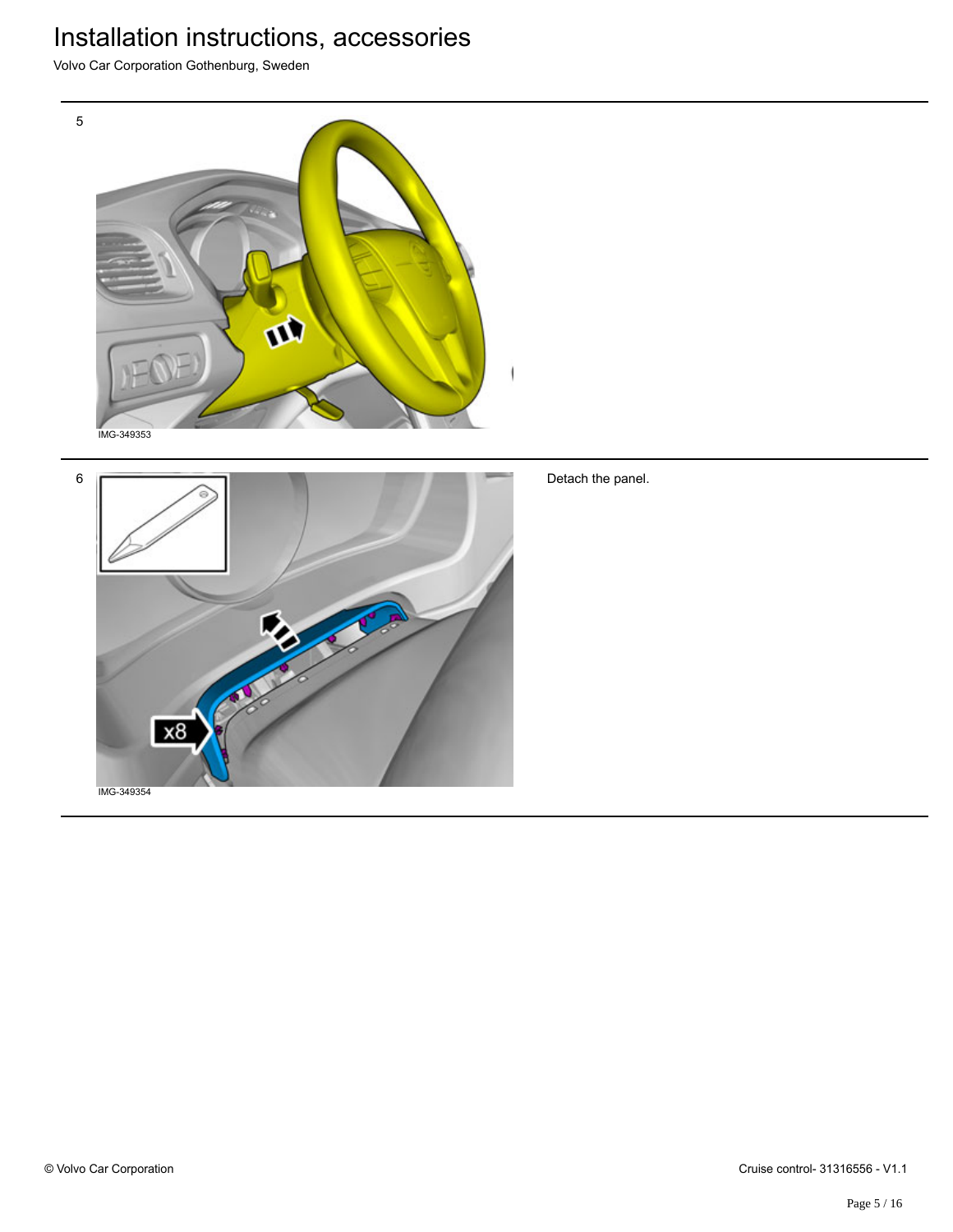Volvo Car Corporation Gothenburg, Sweden



8 一 45° IMG-349357

Remove the panel.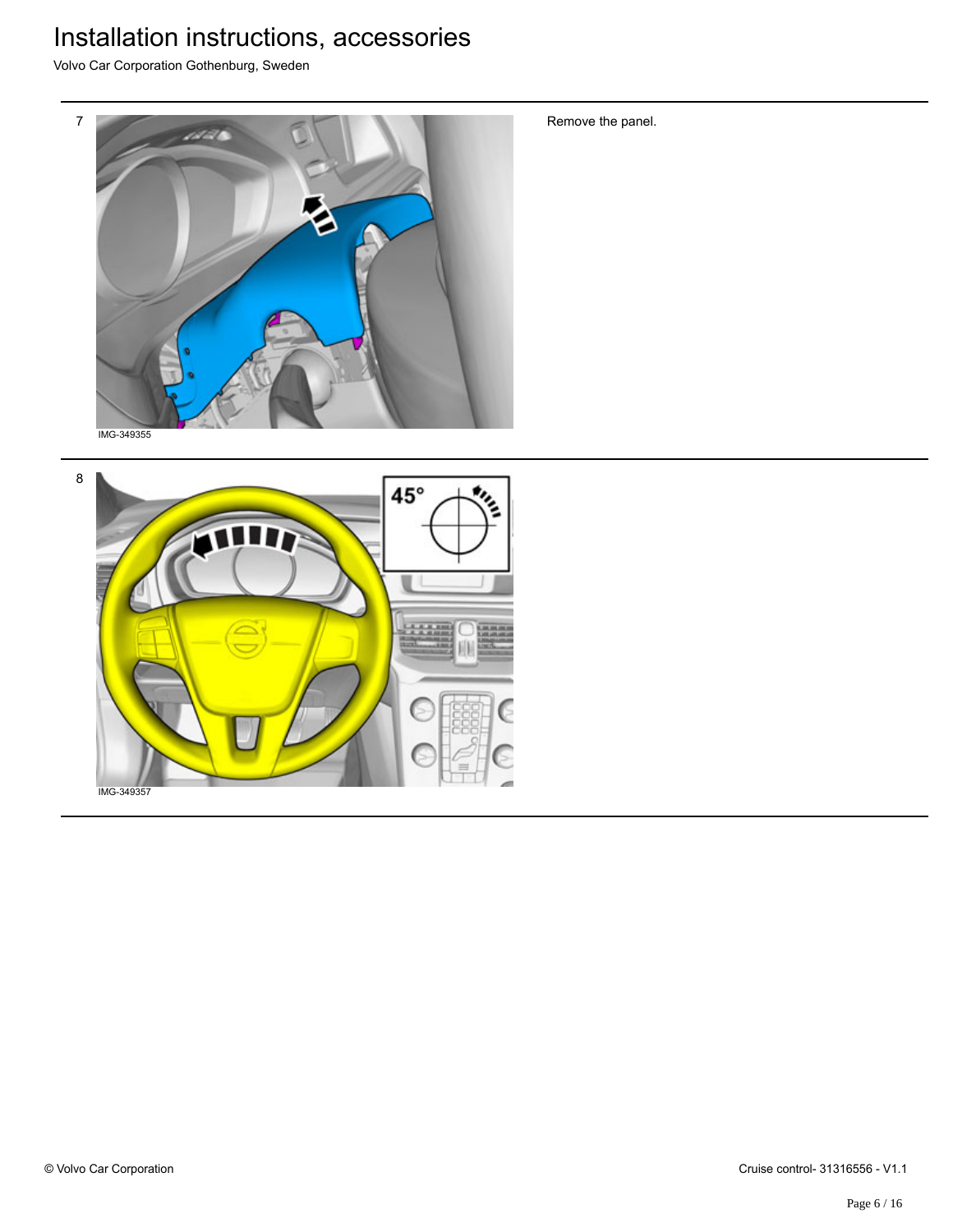Volvo Car Corporation Gothenburg, Sweden





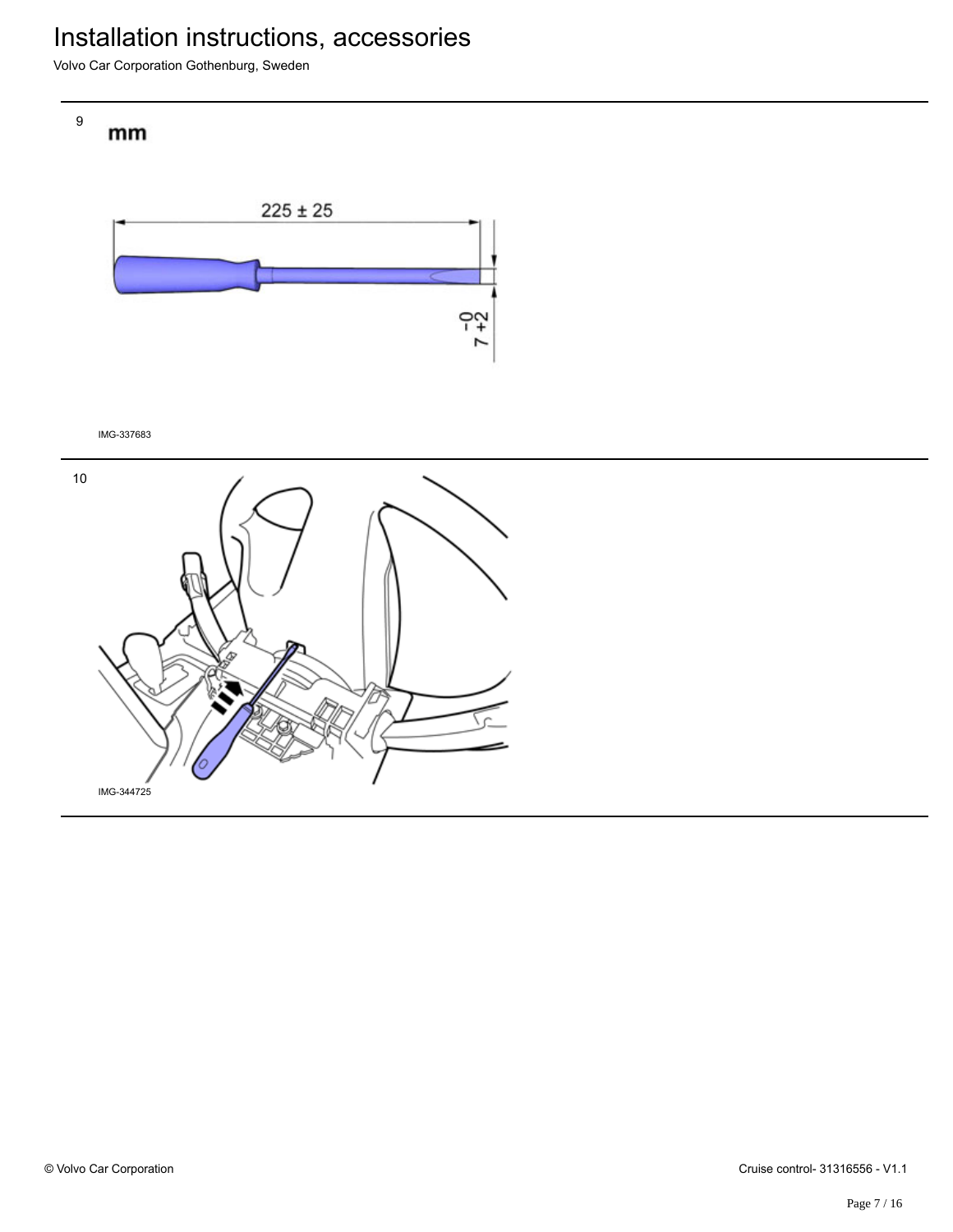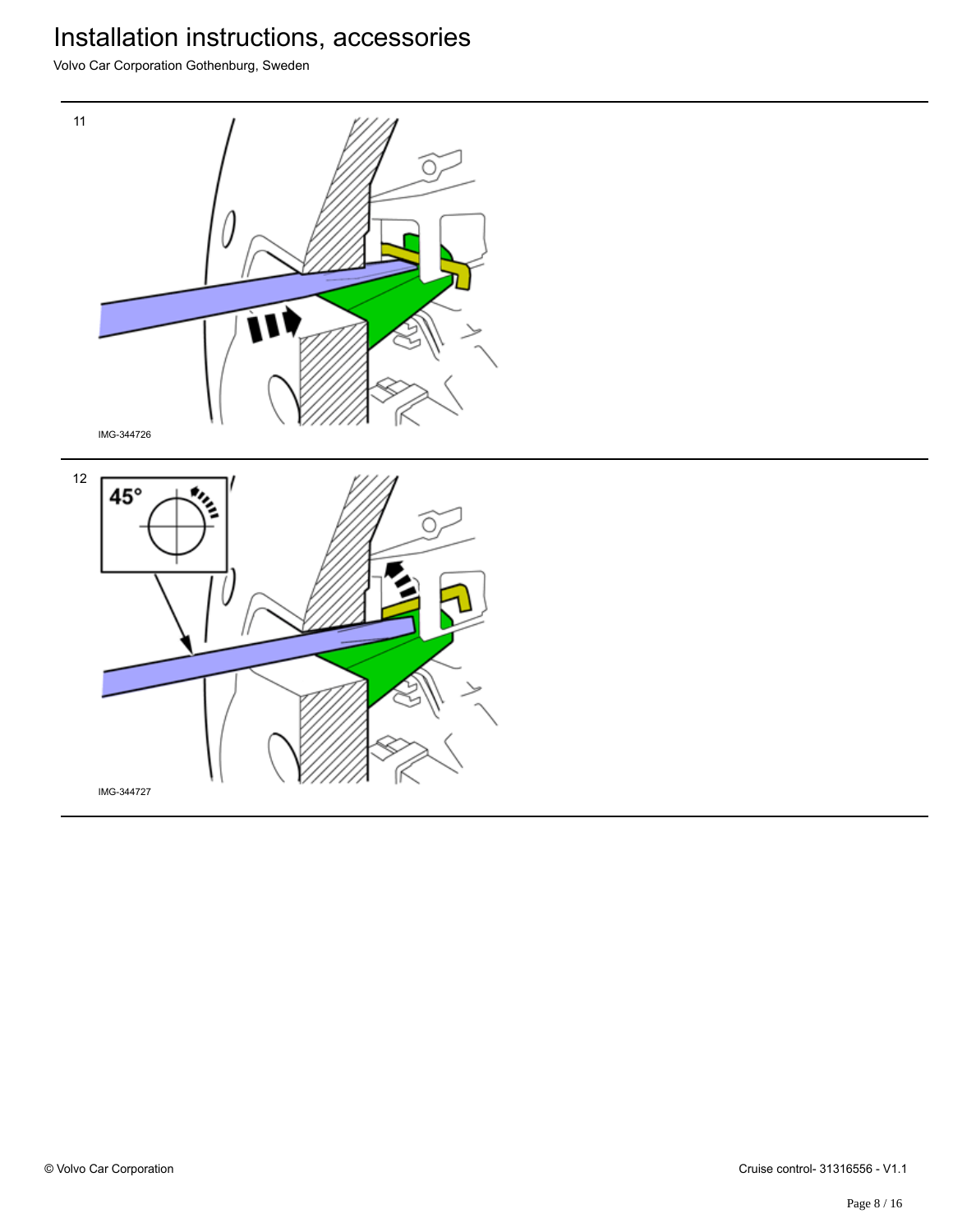Volvo Car Corporation Gothenburg, Sweden



14  $\overline{\mathbf{r}^*}$  $180^\circ$ 

Repeat on the other side.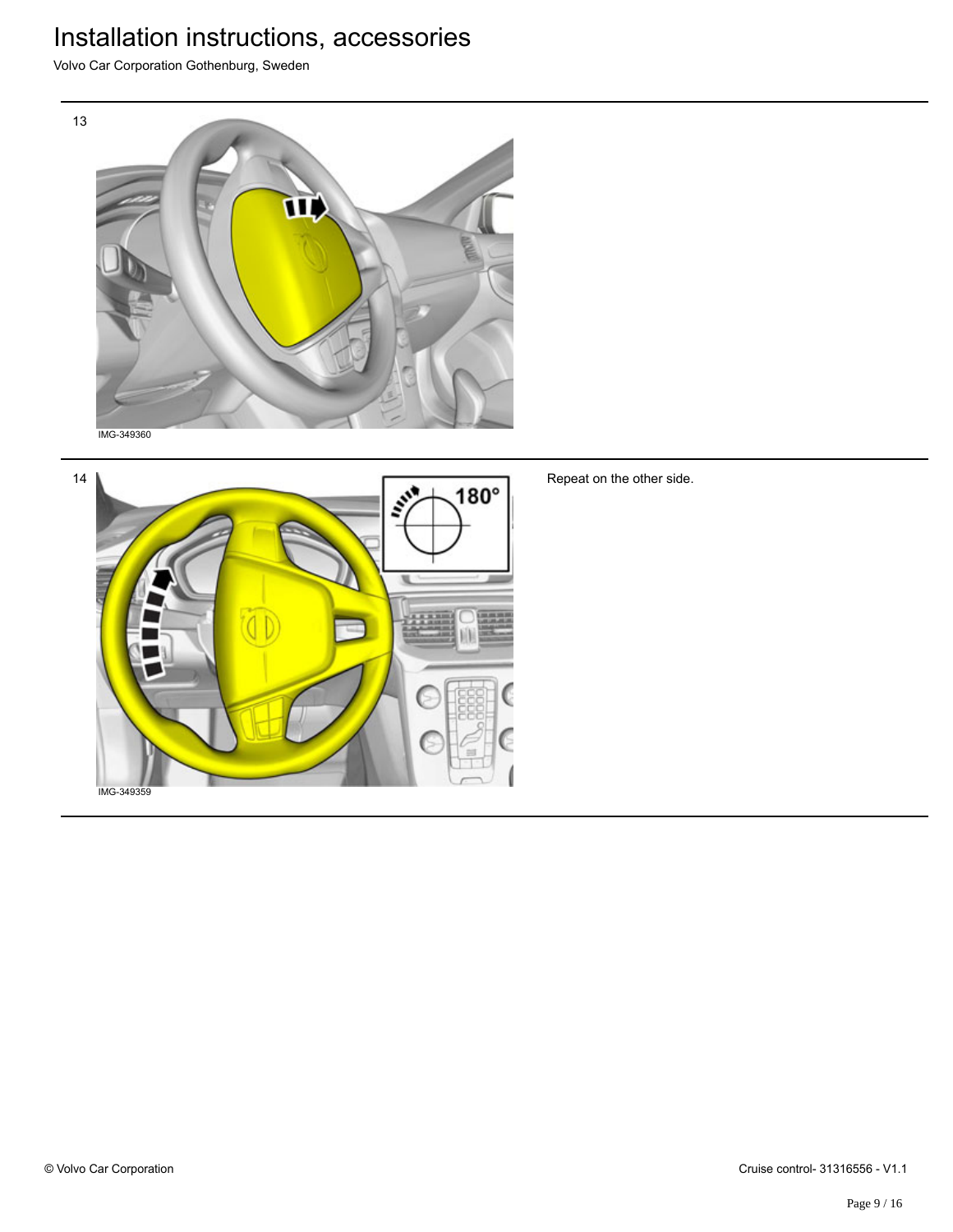

Turn the steering wheel into neutral position.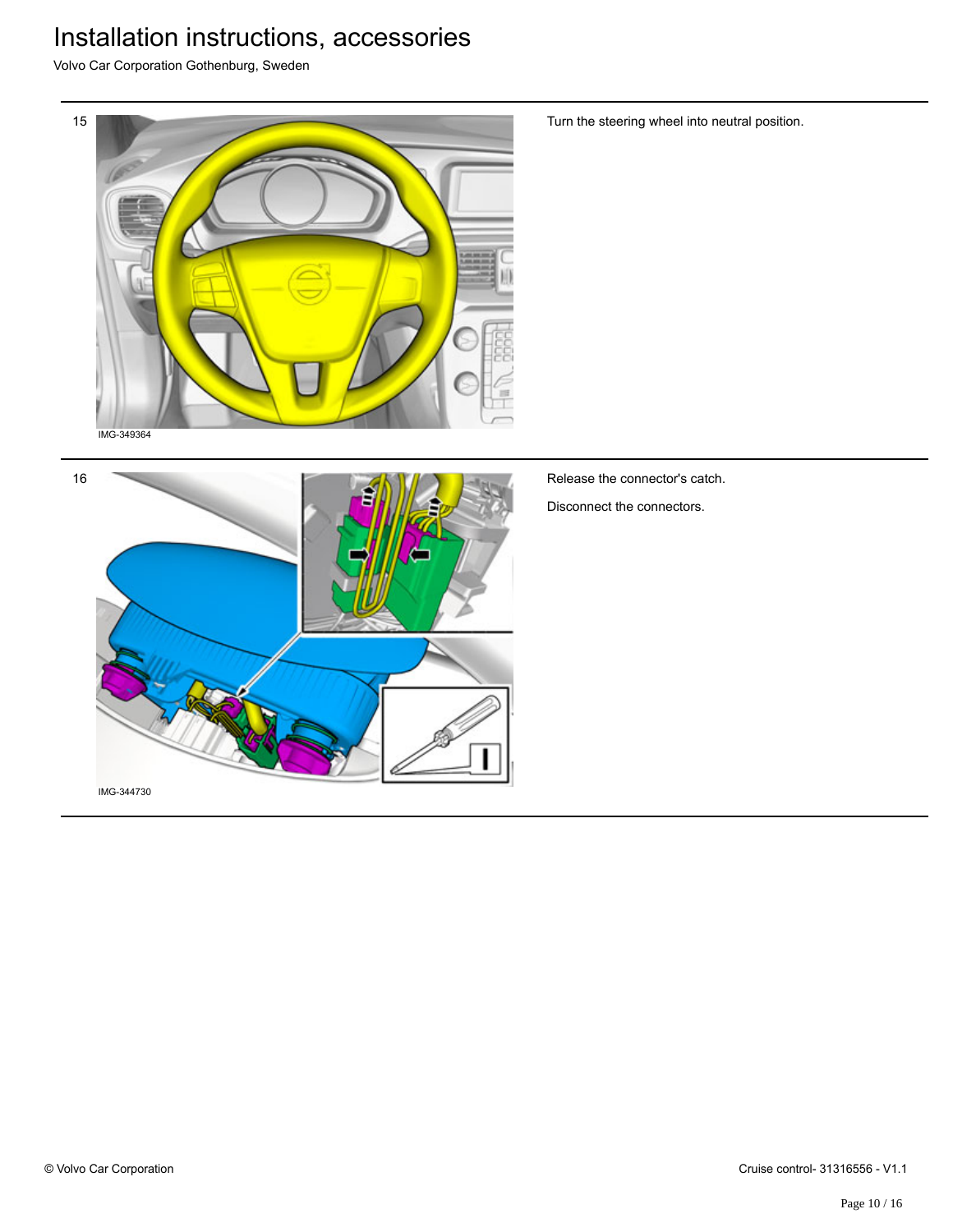Volvo Car Corporation Gothenburg, Sweden



18

#### **Warning!**

Place the airbag module with the front side facing up in a safe storage area during work.



#### **Note!**

This step requires considerable force.

Detach the panel.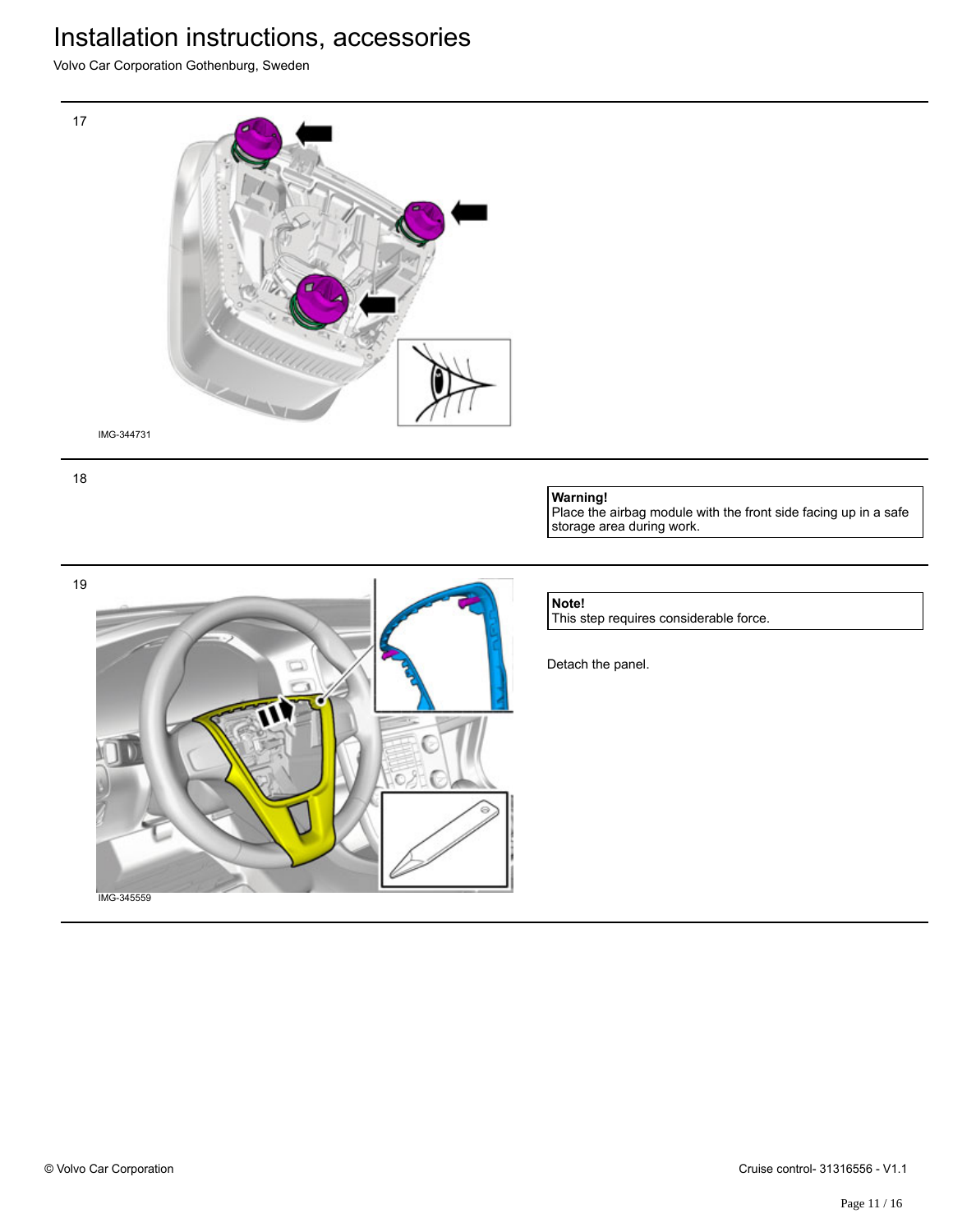Volvo Car Corporation Gothenburg, Sweden



Έ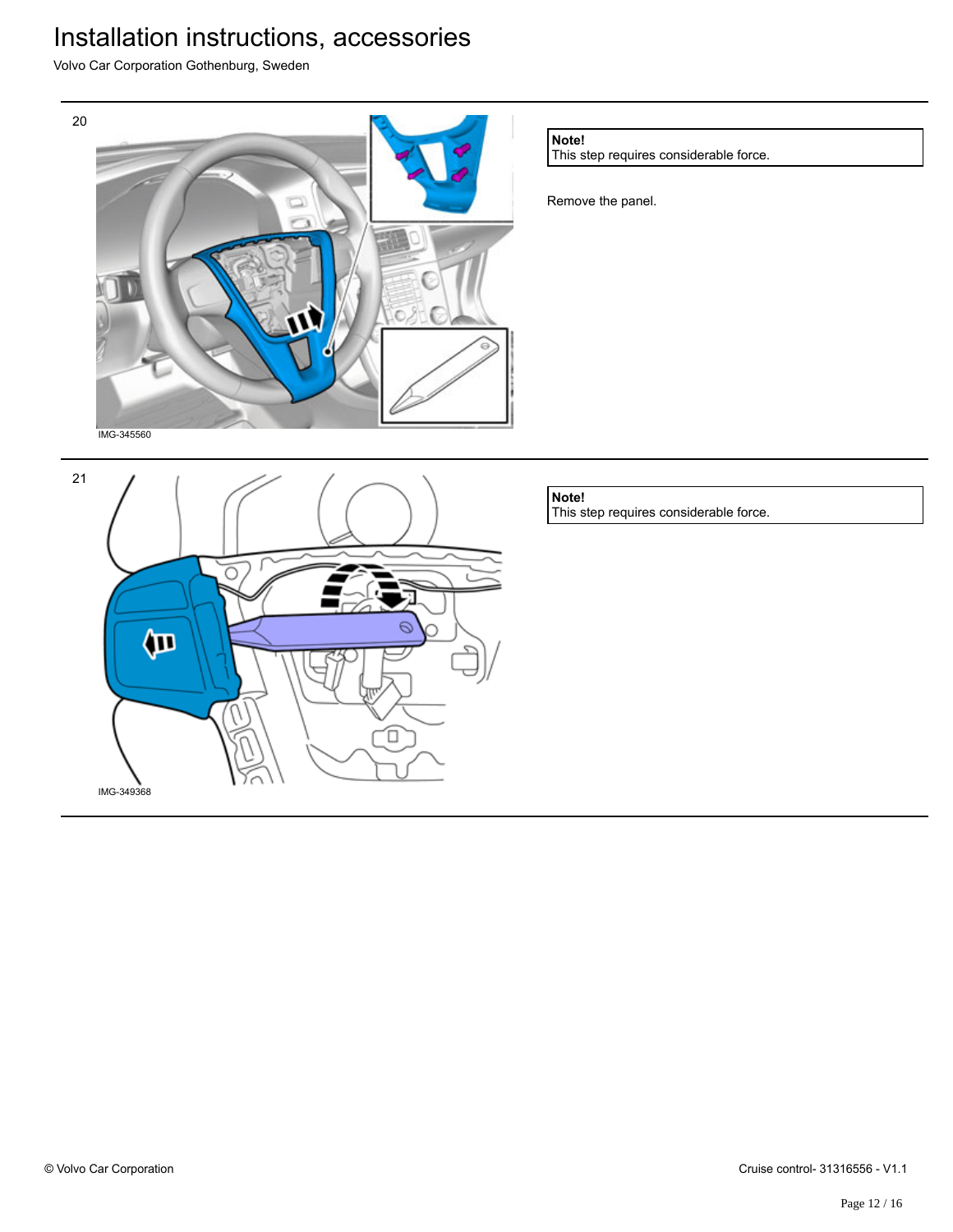Volvo Car Corporation Gothenburg, Sweden





© Volvo Car Corporation Cruise control- 31316556 - V1.1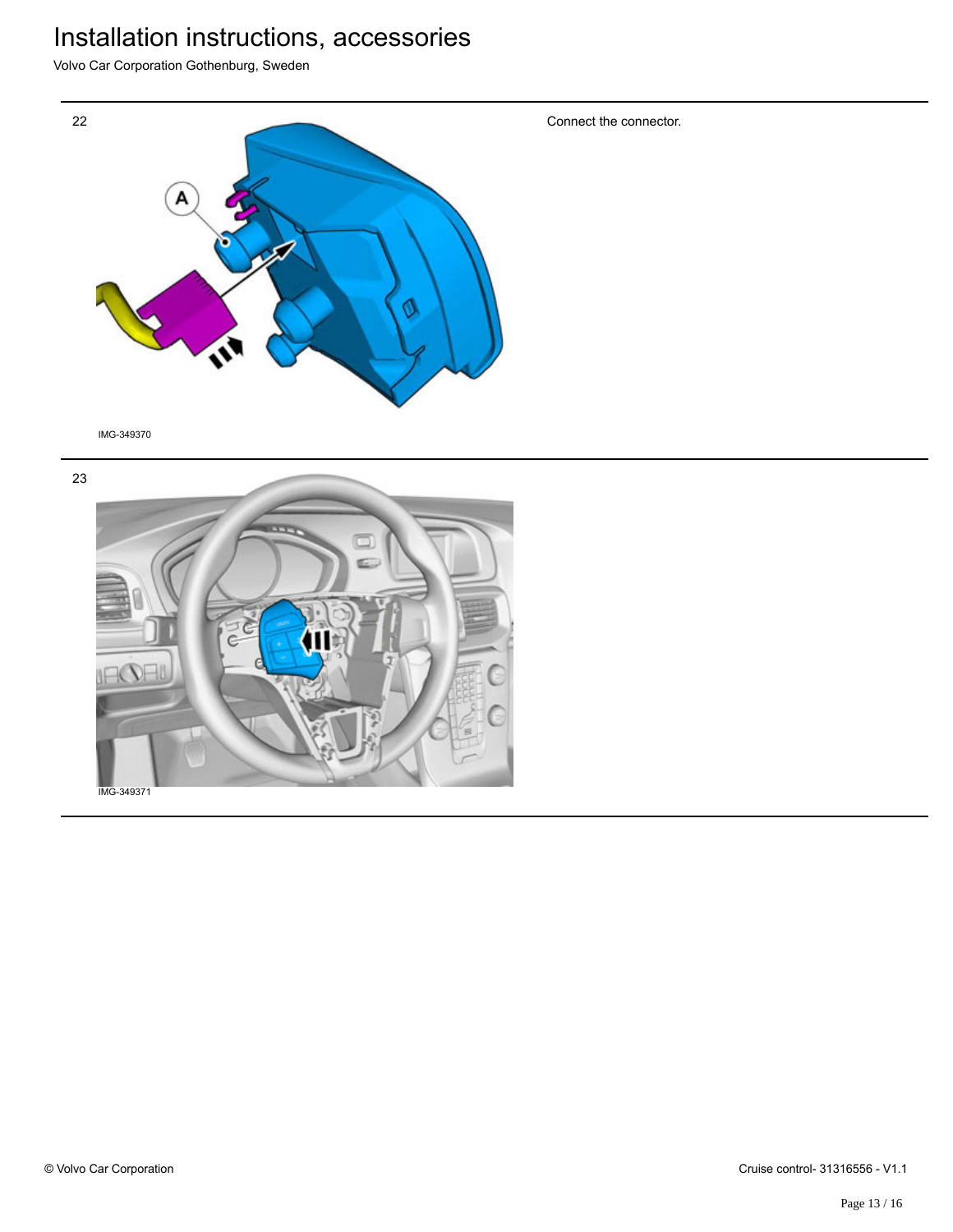Volvo Car Corporation Gothenburg, Sweden



Install the panel.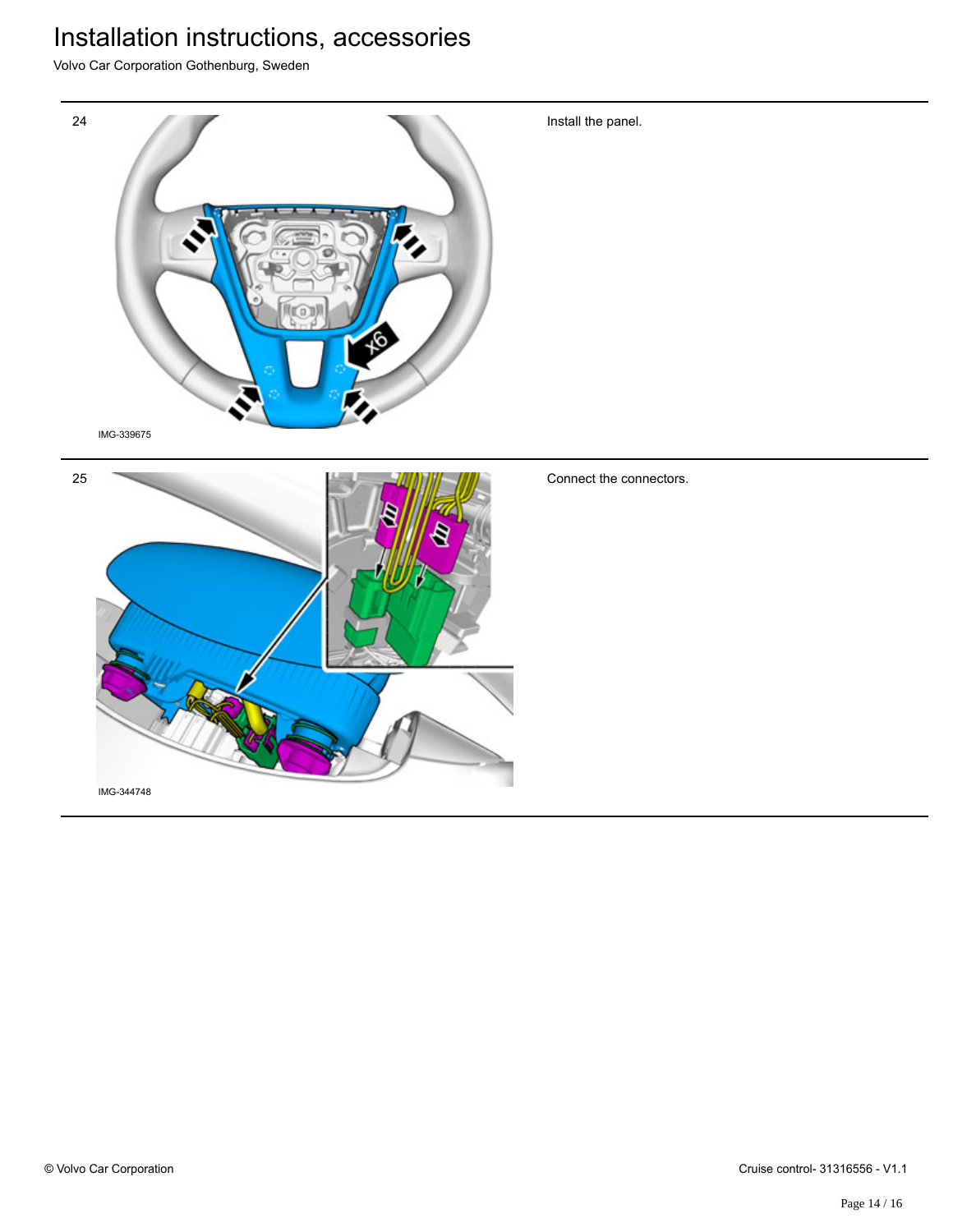Volvo Car Corporation Gothenburg, Sweden



**Caution!**

Make sure that no part of the wiring harness is trapped.

Reinstall the removed parts in reverse order.

Reinstall the battery's negative cable.



IMG-336901

27